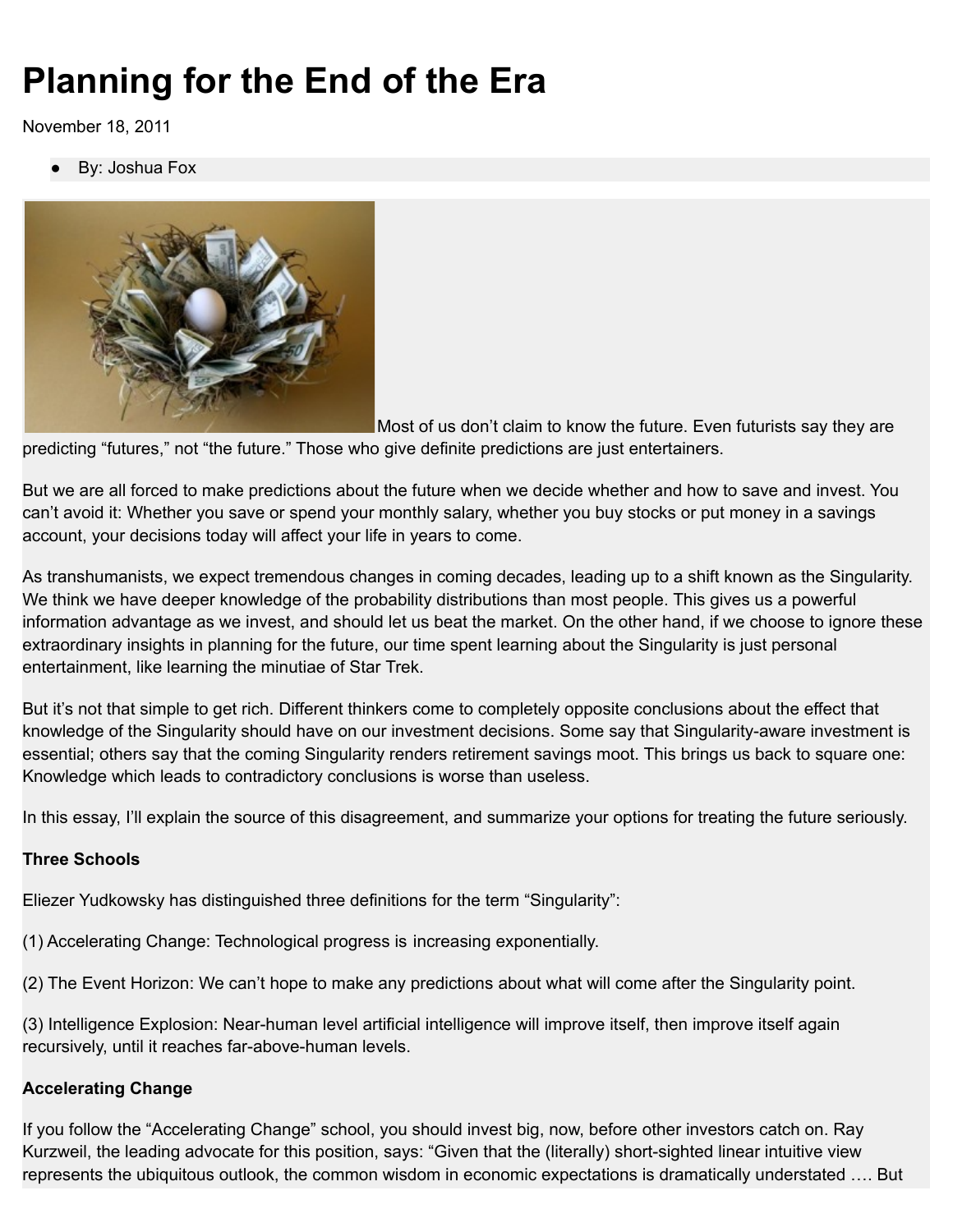the law of accelerating returns clearly implies that the growth rate will continue to grow exponentially, because the rate of progress will continue to accelerate" (The Singularity is Near, 2006).

You can't know exactly which companies will succeed, but as the economy grows, an index-fund investment across the entire market will gain in value. As computers replace humans, the value of human labor will shrink and the value of owning the capital–the technology which produces more and more–will grow. By investing now, you can grab a piece of that. And technological companies should go up even more than the market as a whole: Buy a tech-fund now!

Critics of Kurzweil say that accelerating change will bring riches disproportionately to the wealthy, widening the gap between rich and poor. If you happen to be one of the world's poorest people, this could put a damper on your retirement plans. Kurzweil counters that progress soon enough brings wealth to all, and so even the poorer among us can plan to benefit from accelerating change.

If you believe Kurzweil that everyone will benefit greatly, then you might want to do the opposite: Don't invest, don't save for retirement. If we are looking forward to a world of universal staggering wealth, why bother to rush ahead, struggling to become a trillionaire in a world of real-value billionaires? Relax, and enjoy life, while abundance for all takes care of retirement. Economist James Miller described the expected trends as the Singularity approaches: People will live it up rather than investing for their retirement (and there will be side-effects: interest rates will rise).

If you don't want to save up for retirement, it doesn't necessarily meaning relaxing and waiting for the pleasant or unpleasant end to come. If you are an altruist, you can work hard to help others, for example by developing new technologies which make life better for everyone, as Kurzweil has done so many times.

Kurzweil himself, however, does not believe that looking superabundance makes saving worthless. FatKat, one of his many ventures, was a hedge fund, using advanced algorithmics to beat the market.

#### **Life Extension**

Life extension technology is one aspect of accelerating change. Learning that you have a much longer life expectancy than you thought should make you want to save more. You'll have to gather enough of a nest-egg to retire for a long, long time, not just for a few decades. On the other hand, you'll have more time to put the money together, since life-extension will come with health-extension, and the retirement age of 65 will become irrelevant. Retirement will still exist, but it will have nothing to do with resting during your fading years.

Even on today's non-transhumanist assumptions, you need to put aside enough money to live mostly on the interest; you can't rely too much on spending down the principal. With an indefinite retirement horizon, retirement with life extension will be like today's early retirement: If you can save and invest enough money to make your finances self-sustaining, you can step out of the rat-race, while still young and healthy.

The most obvious decision triggered by our transhumanist realizations about life extension is simply: Buy an annuity before the insurance companies figure out what's going on.

On the other hand, if the world as we know it will come to an end in a few decades, it's pretty worthless to plan for your centuries of life using the same economic assumptions as today.

#### **Event Horizon**

All that comes from the Accelerating Change school of Singularity. The Event Horizon school leads to the opposite decision. In a world reworked beyond our current comprehension, petty human concepts like "'savings," "investment," "retirement," and "money" will mean nothing. The size of your brokerage account is unlikely to make a difference to your personal outcome.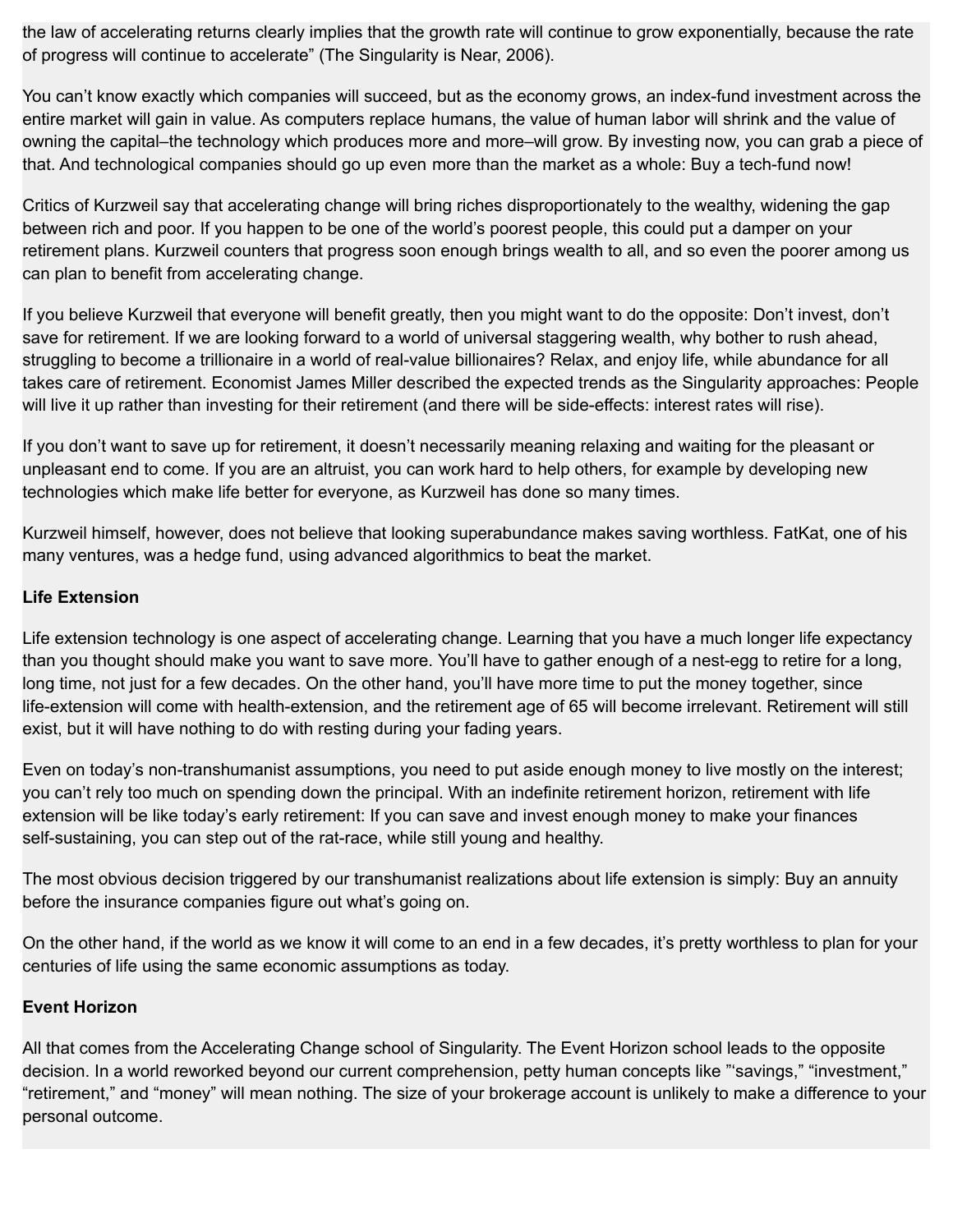Many followers of William Miller, a Messianic prophet who predicted the end of the world on October 22, 1844, sold their possessions before the fated day. This made no sense. Whether the world would end in destruction or utopia, money would do no one any good, nor would the possessions. Why bother?

# **The Volatile Future**

Peter Thiel, founder of PayPal, early investor in Facebook, and major sponsor of transhumanist non-profit endeavors, has a different take on investment planning during the approach to the Singularity. His perspective might be called the Volatile Singularity, foreseeing either an Event Horizon, in which economic value loses its meaning, or Accelerating Change towards superabundance. At the 2007 Singularity Summit, he described the possibilities: On the one hand, we might face the destruction of our civilization, most likely for the worse though perhaps for the better, and in any case rendering any investment moot. On the other hand, we might be rushing towards a Kurzweillian much-improved future, in which case investments can hit the jackpot. Thiel recommended a strategy which succeeds under extremes of welfare or disaster, as opposed to the ordinary middle ground. For example, insurance companies will rake in profits during times of universal well-being, whereas in times of wide-spread disaster, governments will be forced to bail them out; or, if it's really bad, civilization will collapse, and no investment strategy will mean much.

# **Intelligence Explosion**

The Intelligence Explosion school thinks similarly to the Event Horizon: When an intelligence vastly more powerful than human is the most powerful entity in our world, it will either work towards human welfare or towards other goals, which will probably mean severe harm to human welfare. Either way, you won't care too much about your pension.

But a different type of planning decision distinguishes the Event Horizon from the Intelligence Explosion schools of thought. Proponents of the former don't think they can influence a completely unpredictable future. Proponents of the latter work to increase the chances of a superintelligence which seeks our wellbeing by correctly designing the initial "seed AI." Even a small shift in the probabilities has a tremendous expected utility for the entire human race, the creators of the seed AI among them.

And in fact, employees of the Singularity Institute, which favors the this latter school of thought, have no retirement savings plan, and they invest their valuable personal time in increasing the chances of a positive Singularity. They put their money where their mouth is.

## **Invest differently**

We know something very important that most people don't about the possible futures we face. You'd think that as a result, transhumanists would have a shared elements in their investment strategies, and that they would beat the market. But there is no coherent direction shared by those who take the Singularity into account in their planning.

This confusion results from a mistaken reliance on present-day assumptions in addressing a completely unknown future. Whether one analyzes the Singularity as Accelerating Change, Event Horizon, or Intelligence Explosion, if you take the forecasts to their logical conclusion, you'll estimate that most of today's societal frameworks will be completely disrupted. A leap to a new way of thinking is essential.

We need to find new and better ways to invest than to buy stocks or put money in a pension account. Developing the future technologies that will bring us a positive Singularity is one way to do this. You can do so as a investor, putting down your money in expectation of personal profit; as a donor, seeking return on your investment for the benefit of all humanity; or as a scientist or engineer, creating beneficial technologies while also building up a career which successfully rides the shock wave.

Developing technology for money's sake is one thing; a specific effort to maximize the welfare of the human species is another. For ordinary technologies, like Customer Relationship Management software, personal wealth maximization has only a little to do with the future of the human race.